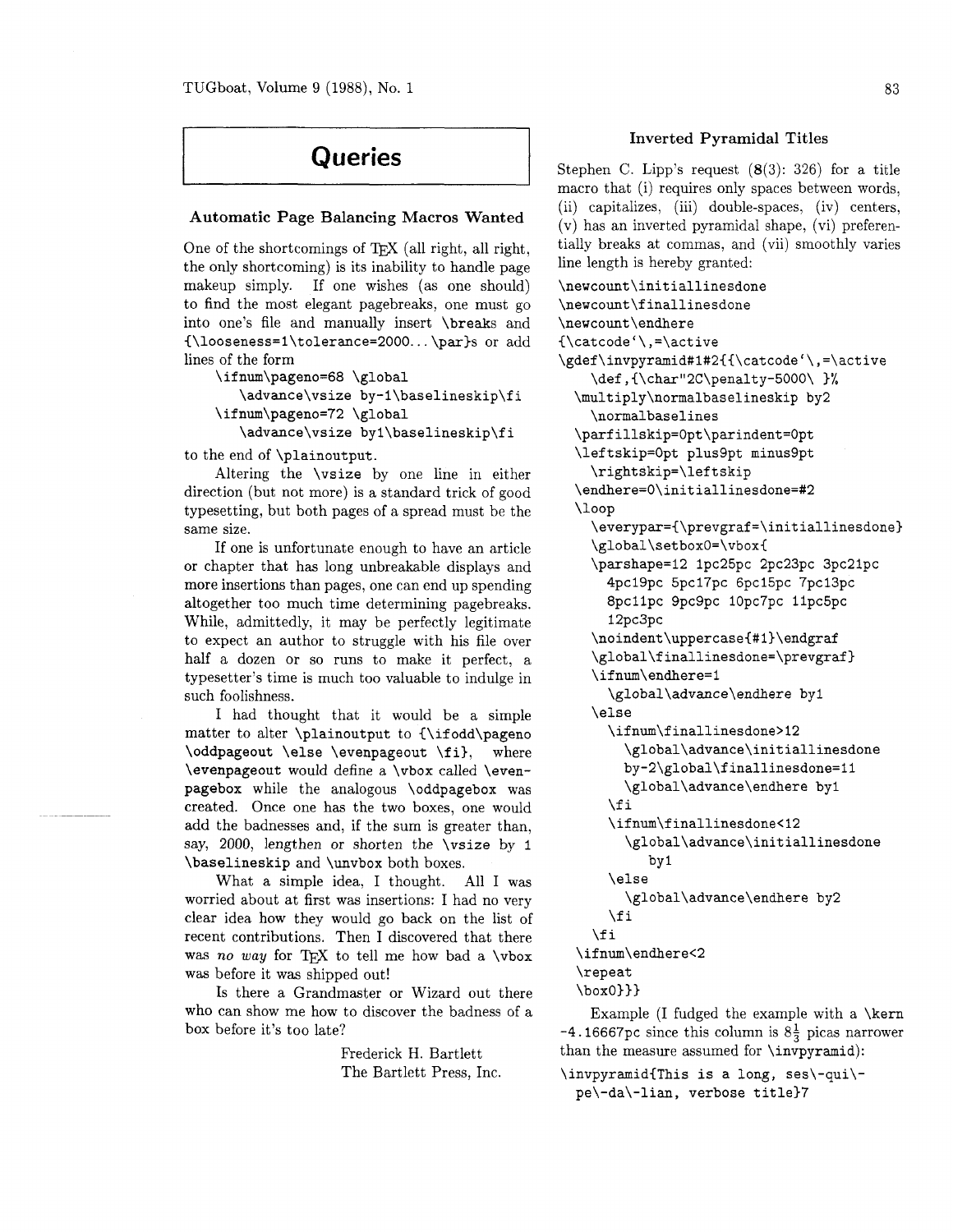## THIS IS A LONG. SES-

## QUIPEDALIAN,

## VERBOSE

#### TITLE

The second group reflects the user's guess of how many lines the title should take up. I thought that this one would take four, so I set \initiallinesdones to 7. If the guess is too high, the result may be rather ugly, so use  $11 - \langle \text{guess} \rangle$ the result may be rather ugly, so use  $11 - \langle \text{guess} \rangle$ <br>instead of  $12 - \langle \text{guess} \rangle$ . (This is not strictly necessary, but it speeds the process up at a small cost in human thought.)

The \parshape is not variable; that is, it must be determined afresh for each \hsize (unless the user wishes to use a variable dimension, as Knuth did in his answer to Exercise 14.18 on p. 315 of The  $T_F X book$ , and further complicate the \looping).

If the user wishes to break at commas even more often, he could increase the \penalty to **-9999.** 

If the user wishes to discourage (or encourage) hyphenation, he could give \pretolerance, \exhyphenpenalty, and \hyphenpenalty new values.

If the user wishes to allow more variation from a perfect pyramid, he could increase the \left skip and \rightskip.

The subtle part of this macro is the \loop and its use of \prevgraf.

Without the **\loop**, it is obvious that only titles that are exactly 12 lines long will have appropriately narrow last lines. So, at the end of the first pass,  $TeX$  checks  $\finalline$ sdone. If  $\finalline$ sdone is 12, we stop and set the \vbox. If (as is more likely) \finallinesdone is less than 12, we add 1 to \initiallinesdone, which fools \parshape into setting the first line shorter, and try again.

If \finallinesdone is greater than 12, 1 is deducted from \initiallinesdone and 1 is added to \endhere. Being interpreted, this means, "There's no way to make the last line 3 picas wide, so I'm going to do the next best thing."

It is assumed that the user's title is less than approximately 168 picas long. If it is longer, then the \parshape will have to be respecified for more than 12 lines. The attentive reader will note that an error (and a terrible result) would ensue if this condition is not met, for that would ensure that the very first pass would produce a \f inallinesdone greater than 12, which would cause \initiallinesdone to be reduced to  $-1$ ,

which  $TrX$  will not allow. Thus, instead of  $12$ lines, you'd get about 20, the last 9 of which would all be 3 picas wide. In ten-point roman, however, 168 picas is about forty-five words, which is too long for any reasonable title anyway.

> Frederick H. Bartlett The Bartlett Press, Inc.

#### **Logarithmic Time Scales**

I should like to make a first (approximate) stab at responding to James Alexander's request in  $(8(2): 216)$  for a time scale macro.

I should admit immediately that there is a lot of grunt work to be done: I haven't (1) provided the necessary code to read dates and events from a separate file, (2) given a method for producing a linear time scale, (3) provided a method for determining the length, starting point, and finishing point of the scale, (4) met Alexander's specifications for typing the entries, or **(5)** addressed the problem of clustered entries.

Items (1) and (2) seem to me quite straightforward; I'm just too lazy to complete them. Item (3) is slightly more difficult: if you absolutely must have only two parameters to the **\entry** macro, you could have TFX determine the value of what I call \exponent by dividing the length of a \hbox containing the date string by the width of a number in the current font. A new command, \parse, say, could then determine \integer and \decimal (\def **\parse#l#2//{\integer=#l\decimal=#2)).** 

Item (4) is more difficult still: you must either have the user specify the three  $\langle$  dimen $\rangle$ s or run T<sub>F</sub>X on the file twice: once to get the logarithms of the first and last dates and once to set the scale (if the length of the scale is not equal to \vsize, the user would have to specify it—unless you want  $T_{F}X$  to determine an optimum scale length).

Item  $(5)$  is a real bear. I don't see how TFX could remember an arbitrary number of dates to see if they are "too close" to one another (if it can, then TEX could also give the optimum scale length). Given a presorted list, however, it might be possible. The solution seems simple for a pair of close entries; if there are three or more close entries, though, I don't see an immediate solution (besides increasing the scale length).